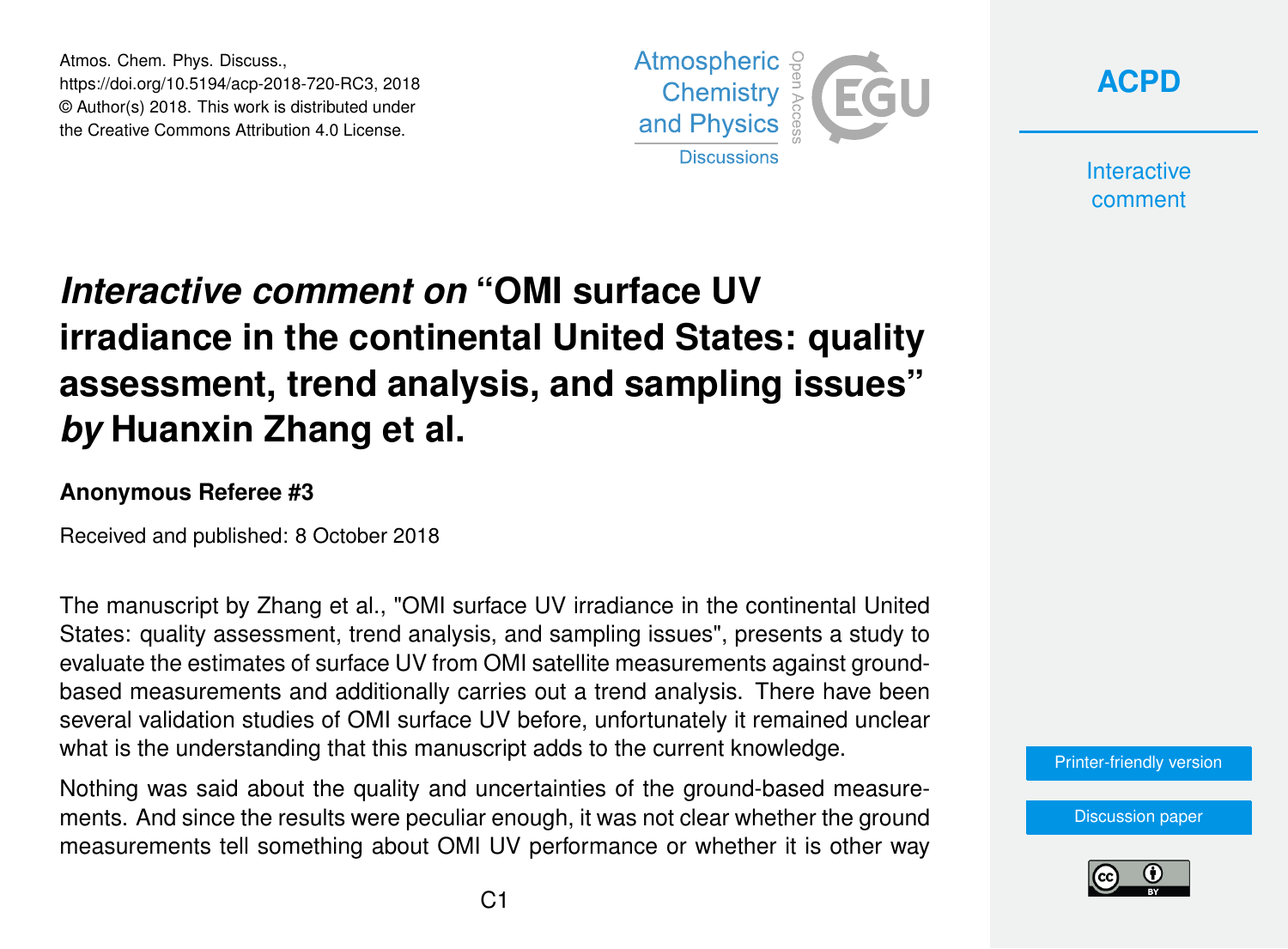around: comparison against OMI UV tells something about the systematic errors in the ground-based measurements. In my opinion, it takes a major revision before the manuscript can be fully evaluated. I will explain and clarify these points below.

Main comments:

As the authors quite correctly mention, the information about the atmospheric conditions comes from the OMI measurement at the overpass time. So this statement is already suggesting that only the overpass time comparisons are meaningful. And indeed, my suggestion is to exclude the local noon time comparisons. However, since the authors presented also the local noon time comparisons with strange results, I want to discuss these results briefly below.

The SZA is always somewhat lower at the local noon time than at the overpass time, resulting in larger UV irradiance at the local noon by this SZA effect. This means that there has to be some very clear and systematic effect in cloudiness to compensate this, if the results in the Figure 8b are true. Cloud effect would the only plausible explanation and it would mean that at the OMI overpass time there should be systematically (on average) lower cloud amount than at the local solar noon over the stations studied. From the results of Meskhidze et al. 2009, the opposite diurnal cloud effect seems to be the case, on average thicker (higher cloud optical depth) clouds in the afternoon than before (at Terra overpass time) over most of the continental US. The overpass time of Terra is before noon, but I think this should give an indication, at least, about the sign of the systematic difference between noon and OMI overpass. So how do you explain your Figure 8b? It is absolutely necessary to include ancillary data or publication citation to convince the reader about the behavior in the Figure 8b. Otherwise, he/she is left with an impression that something has to be wrong with the ground-based measurements.

If the results in the Figure 8b are not understood and explained, the reader can only assume that there has to be some angular dependent error left in the measurements

## **[ACPD](https://www.atmos-chem-phys-discuss.net/)**

**Interactive** comment

[Printer-friendly version](https://www.atmos-chem-phys-discuss.net/acp-2018-720/acp-2018-720-RC3-print.pdf)

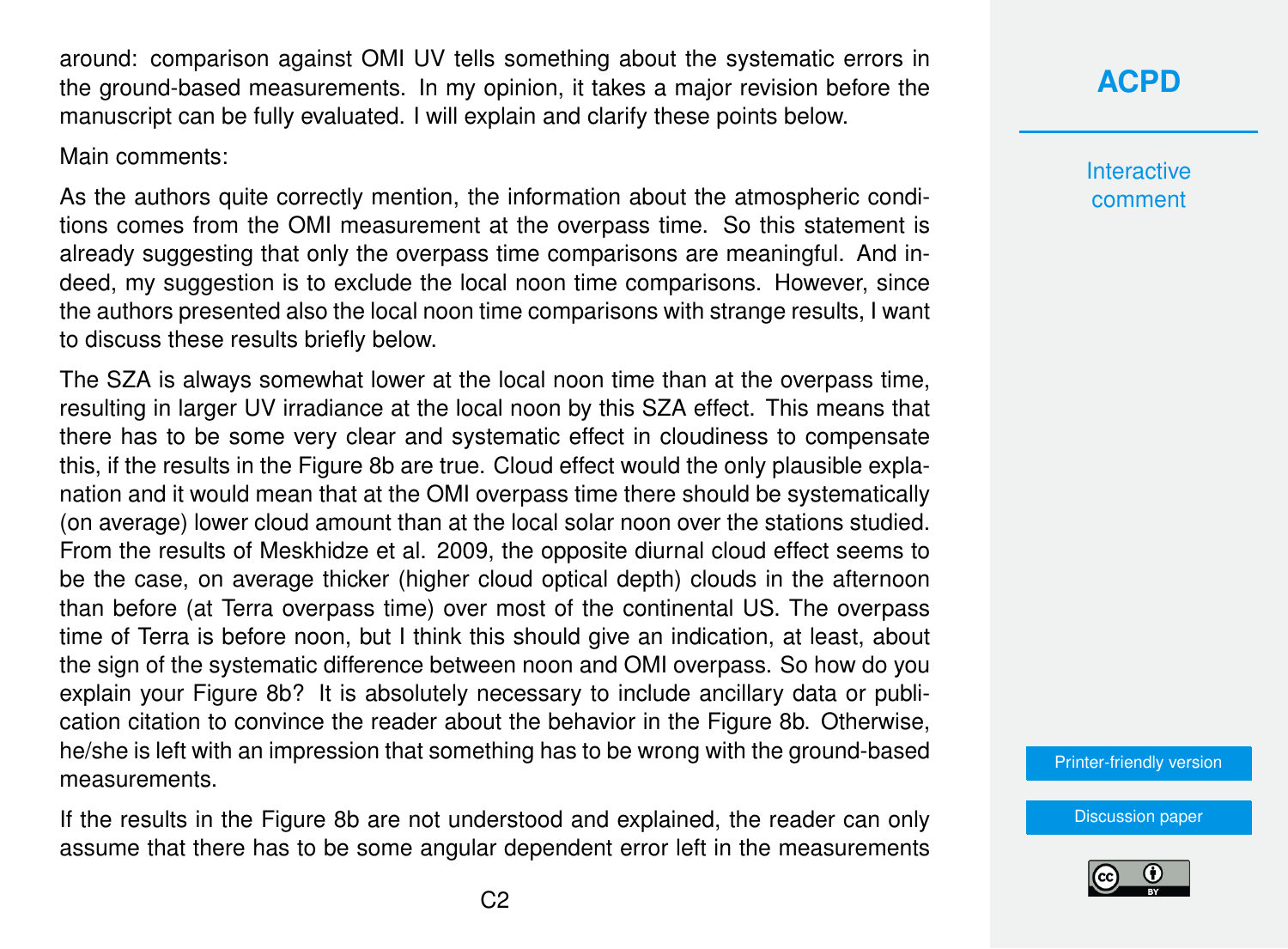to cause this. And indeed, there was no single word about the uncertainty of the ground-based measurements. The reference to Lantz et al. 1999 was just given, without any further discussion. So please explain in detail the corrections applied. The correction should be ozone and SZA dependent, as they discuss in Lantz et al. 1999. From where you take the ozone values for the correction? How often the reference is calibrated? How often these instruments participate in inter-comparison campaigns? I think it would be an informative plot to show also the typical correction factor, plotted as a function of SZA, for two very different ozone amounts. The angular calibration is also a function of cloudiness, so please discuss in detail how it is included in the correction of ground-based measurements.

Currently the trend analysis part does not offer anything consistent. For the careful reader, the main message seems to be that the ground-based measurements result in both negative and positive trends, no matter how the data are selected, and even for stations that are almost side by side. So perhaps this trend analysis could be also excluded, or the authors explain what is the consistent message it brings. For instance, let's take a look at the East coast of US, some sites give slightly negative trend (13b), the southern most shows a positive trend. If one studies Zhang et al. 2017 in detail, it is clear that there is no AAOD trend in this region, while there is a negative trend in AOD (from OMI, but also from other instruments). So one would assume slight positive trend in surface UV, but in the contrary there is negative trend in two sites.

The changes in AAOD alone cannot explain these trends, so it is absolutely important to consider the simultaneous changes in AOD as well. If one selects those regions from Zhang et al. 2017 where both AOD and AAOD (from OMI) shows positive change, then the most probable sites are Holtville, CA and Las Cruces, NM, where based on this change, one would assume to see negative change in surface UV. However, both stations show positive change. These are just two examples why I argue that in its current form, the manuscript fails to offer consistent and convincing message about the trend analysis. My two main comments might be linked: if the quality of the ground-

## **[ACPD](https://www.atmos-chem-phys-discuss.net/)**

**Interactive** comment

[Printer-friendly version](https://www.atmos-chem-phys-discuss.net/acp-2018-720/acp-2018-720-RC3-print.pdf)

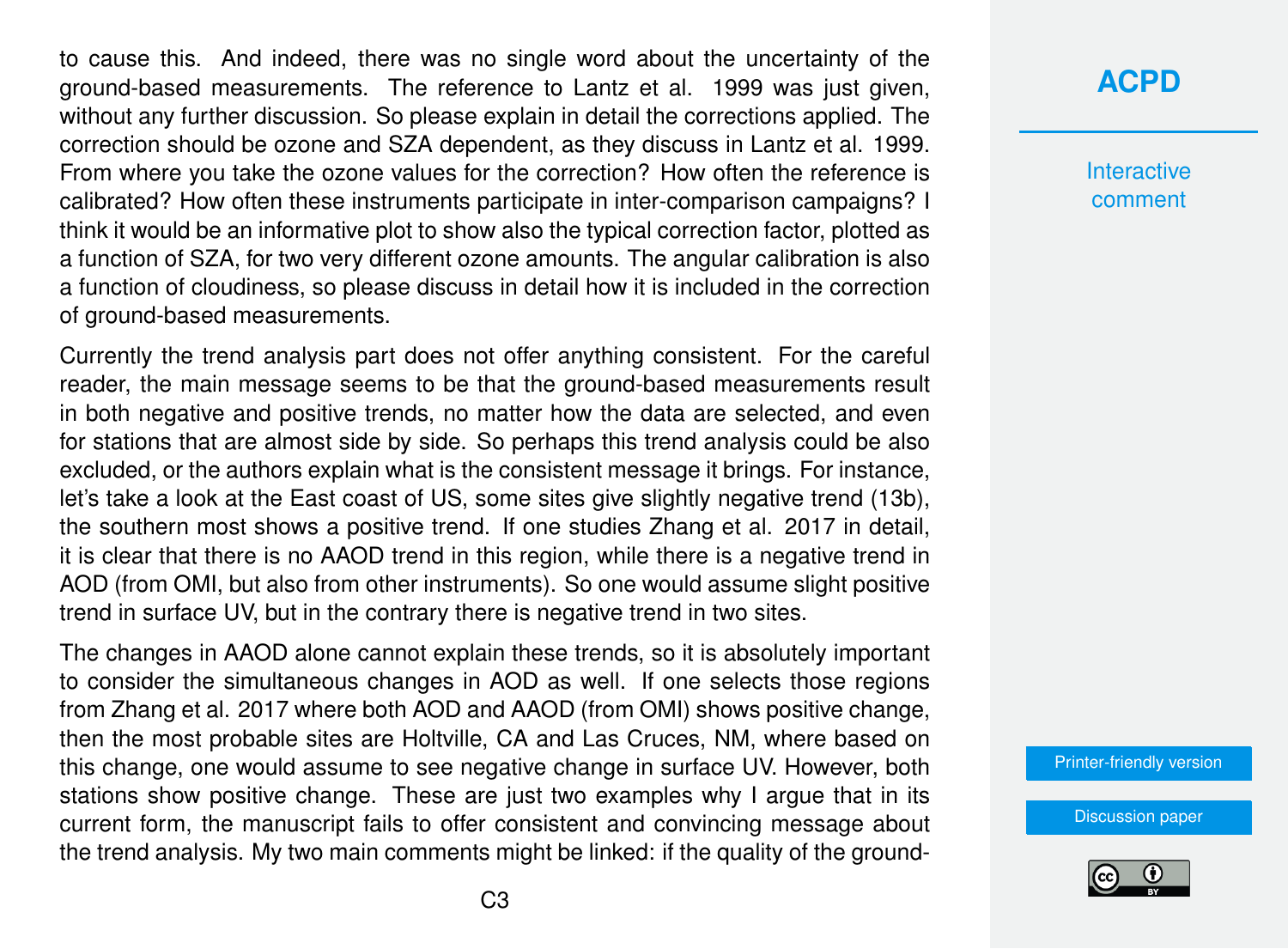based measurements is not sufficient and/or properly considered, then these issues might become visible both in the results shown in Figure 8b and also in the trend analysis. It can be also, that in any case, the signal is too weak to detect any meaningful trend, but if so, then the discussion and comparison against OMI AAOD is not justified.

Specific comments:

Line 364, you mention that the absorbing aerosols could be the reason for the OMI UV trend. It is not the likely reason, since the correction is taken from monthly climatology. So what did you mean?

Line 370, there is a better reference to Kinne et al. (Kinne et al. 2013 below).

Line 361, if you include 310nm, perhaps comparison to the 380nm trend would bring something useful, since it does not have any significant ozone absorption.

Table 3. If you used ordinary least squares for regression, please remember that it gives a systematically biased slope when there is uncertainty in x-axis. These numbers, slopes in particular, would be informative if the method for the regression is correct one. See Cantrell et al. 2009 or Pitkanen et al. 2016. Please explain the method that was used and the possible limitations.

#### REFERENCES:

Cantrell, C. A.: Technical Note: Review of methods for linear least-squares fitting of data and application to atmospheric chemistry problems, Atmos. Chem. Phys., 8, 5477-5487, https://doi.org/10.5194/acp-8-5477-2008, 2008.

Kinne, S., D. O'Donnel, P. Stier, S. Kloster, K. Zhang, H. Schmidt, S. Rast, M. Giorgetta, T. F. Eck, and B. Stevens, MAC-v1: A new global aerosol climatology for climate studies, J. Adv. Model. Earth Syst., 5, 704–740, doi: 10.1002/jame.20035, 2013.

Meskhidze, N., Remer, L. A., Platnick, S., Negrón Juárez, R., Lichtenberger, A. M., and Aiyyer, A. R.: Exploring the differences in cloud properties observed **[ACPD](https://www.atmos-chem-phys-discuss.net/)**

**Interactive** comment

[Printer-friendly version](https://www.atmos-chem-phys-discuss.net/acp-2018-720/acp-2018-720-RC3-print.pdf)